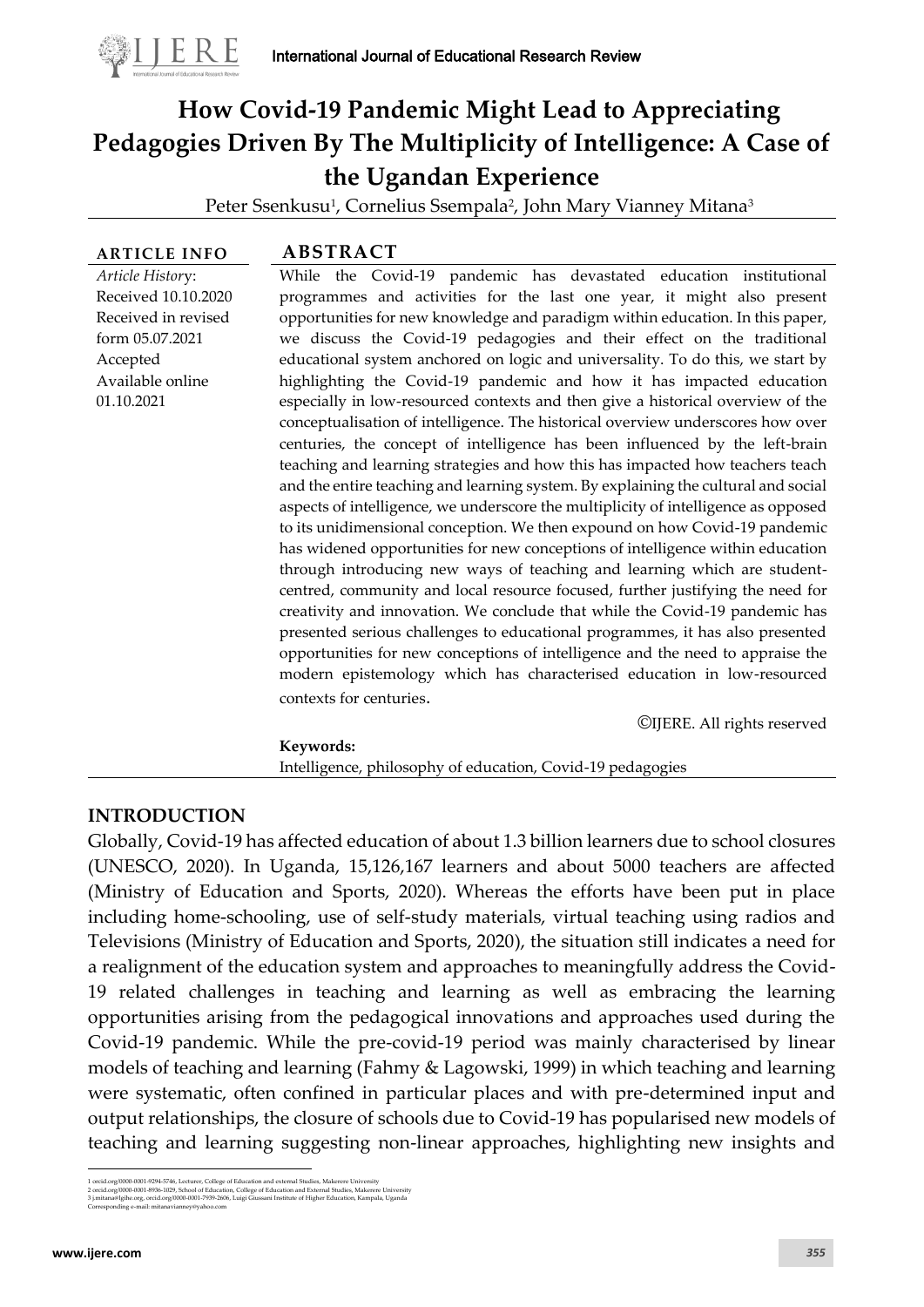innovations to the pedagogical landscape. School leaders, parents, teachers and students alike have now started engaging in other approaches including blended teaching, home teaching, virtual teaching and learning and self-paced learning. The emergency of these (seemingly) new approaches to teaching and learning have revealed the importance of skills and competencies which the linear pre-covid-19 approaches had overshadowed. For instance, the importance of the family and the community in nurturing a holistic individual capable of social networking is now being highlighted (Conton, et al., 2020). Instead of sitting in front of a teacher for programmed hours, students now must contend with issues of self-paced learning and social interaction with communities which is essential to learning but mostly ignored by teachers and the linear education system (Hurst, Wallace, & Nixon, 2013). To both the teacher and the student, the situation presents challenges and opportunities related to the new capabilities which they require to navigate the situation.

This situation has posed fundamental questions which educators, philosophers of education, psychologists and epistemologists ought to consider reflecting upon. How do teachers, parents and families perceive intelligence after some of the children beginning to portray unique behavioural tendencies and or talents? Could it be an opportune moment to consider new forms of intelligence – a multiplicity of intelligence? Could it be an opportunity to appraise our traditional educational systems which have for a long time relied on a classic scientific paradigm, which conceives intelligence in a linear model where logic and external control are the characteristics (Pushkin, 1996)? Could the Covid-19 pandemic be an opportunity for schools and families to appreciate the multiplicity of intelligence, according to learners with greater freedom to explore new horizons? To reflect on these questions, we give a brief history of the concept of intelligence, we then explore how the Covid-19 pandemic, and the associated pedagogies could be an opportunity to consider the conception of the multiplicity of intelligence.

# **The history of the concept of intelligence: Pre-Covid-19 pandemic period**

The idea and concept of intelligence can be traced back as the Biblical times. In the book of Wisdom which is dated to the 1<sup>st</sup> Century BCE, the author links righteousness to being wise. If wisdom is the [ability](https://dictionary.cambridge.org/dictionary/english/ability) to use one's [knowledge](https://dictionary.cambridge.org/dictionary/english/knowledge) and [experience](https://dictionary.cambridge.org/dictionary/english/experience) to make good [decisions](https://dictionary.cambridge.org/dictionary/english/decision) and [judgments](https://dictionary.cambridge.org/dictionary/english/judgment) (Oxford Advanced Learners Dictionary, 2005), then righteousness can be closely linked to the concept of intelligence. This school of thought was inherited from the Greek tradition – mainly Platonic. Plato provided foundations to the western conceptualisation of intelligence through his teachings about the physical body and the immortal soul, and still prominently upheld by world religions including Judaism, Christianity, and Islam, thus making such thoughts about intelligence very influential to educators, philosophers, historians, and scientists (Princiotta & Goldstein, 2015). More structured conceptions about intelligence, however, can be traced from the Galton  $(1869)$ , the  $19<sup>th</sup>$  Century psychologist, especially from his work on "hereditary genius". Following Galton's (1822-1911) studies on intelligence, the French psychologists published their second and most famous series of tests for the diagnosis of the grade of intelligence of children in 1908 (Binet & Simon, 1916) which has influenced education to the present time. The work of Binet and Simon on intelligence was largely influenced by the positivist paradigm in which intelligence is conceived a universal and hereditary trait and with overly features of intellectualism which can be attributed to Immanuel Kant. The Binet and Simon's intelligence test focuses on the ability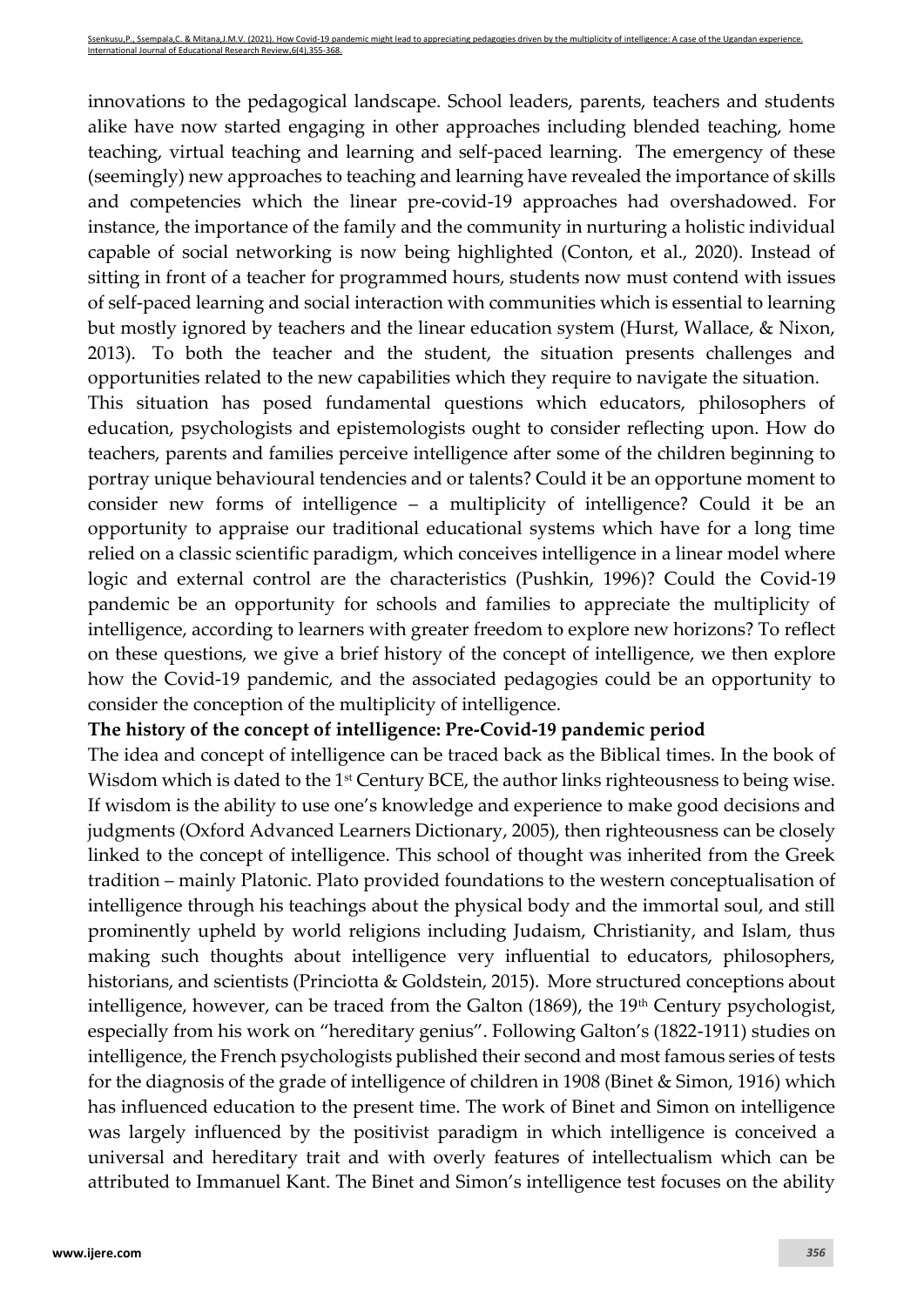to use words fluently, ability to read and write, the repetition of words and numbers and puzzle tests which largely limits the concept of intelligence to the cognitive domain at the expense of psychomotor and affective domains. The predominance of the cognitive domain was upheld by Charles Spearman's (1927) in his definition and theory of a single, broad, general intelligence factor (g). Spearman's theory builds on the premise of a general factor (g), which is assumed to be unitary and a major cause of differences in an individual person's cognitive ability which is largely measured by one's abstract or analytical thinking skills (Kaufman & Singer, 2004; Sternberg, 1985). This postulates that analytical thinking skills are a measure of intelligence and whoever does not possess these skills is not intelligent. This makes intelligence a unidimensional construct. Thurstone's (1938) In his theory of primary mental abilities, Thurstone (1938) criticised Spearman's theory of a single general factor and instead proposed that intelligence is based on seven mental factors namely, verbal comprehension, spatial relation, word fluency, inductive reasoning, numeric ability, perceptual speed and associate memory. Although Thurstone disagreed with Spearman on what constitutes intelligence, they both concur on conceiving intelligence as a cognitive operation, universal and hereditary, thus dismissing the possible influence of cultural, social, and environmental factors on an individual's intelligence. By dismissing non-hereditary factors, it raises a question about a situation in which an individual might fail in one context and yet succeed in another. Does this render the individual intelligent in one context and stupid in another? How does it account for the Covid-19 pandemic situation in which learners who were successful in school before the pandemic failed to adapt to the new learning styles during the pandemic? How about those who were seemingly failures in school before the pandemic and yet very adaptive during the Covid-19 pandemic?

Though not exhaustive, Cattell's (1963) attempt to give a solution to the above puzzle. He suggested a hierarchical two-factor model of intelligence – fluid intelligence  $(g_f)$  and crystallised intelligence  $(g_c)$ . He did not disagree with Spearman and Thurstone on what constitutes intelligence but rather on how it can be categorised. He defined fluid intelligence as a deliberate but flexible control of attention to solve novel and on-the-spot problems that cannot be solved using previously learned materials, schemas, habits and scrips. He then defined crystallised intelligence as one's ability to apply the learnt material, schemas or habits. Like his predecessors, Cattell's model underscores inductive reasoning, logical reasoning and quantitative reasoning all of which resonate with the pre-Covid-19 pandemic period – which presents intelligence as an exclusive concept of the mind. More recently, other theorists have questioned the conception of intelligence as an exclusive concept of the mind. Gardner (1993) in his famous work "the Frames of Mind" has argued that the human mind is capable of a multiplicity of bits of intelligence, challenging the traditional view of intelligence as a single capacity that can be measured by one construct. He suggested nine forms of intelligence namely logical (mathematical), musical (Rhythmic), naturalistic, intrapersonal, visual, kinaesthetic, interpersonal, linguistic, and existentialist intelligences. This introduces observable and practical aspects to the concept of intelligence, going beyond the cognitive capacity of an individual and including most of the skills and competencies an individual requires to navigate the daily realities of life, such as the Covid-19 pandemic.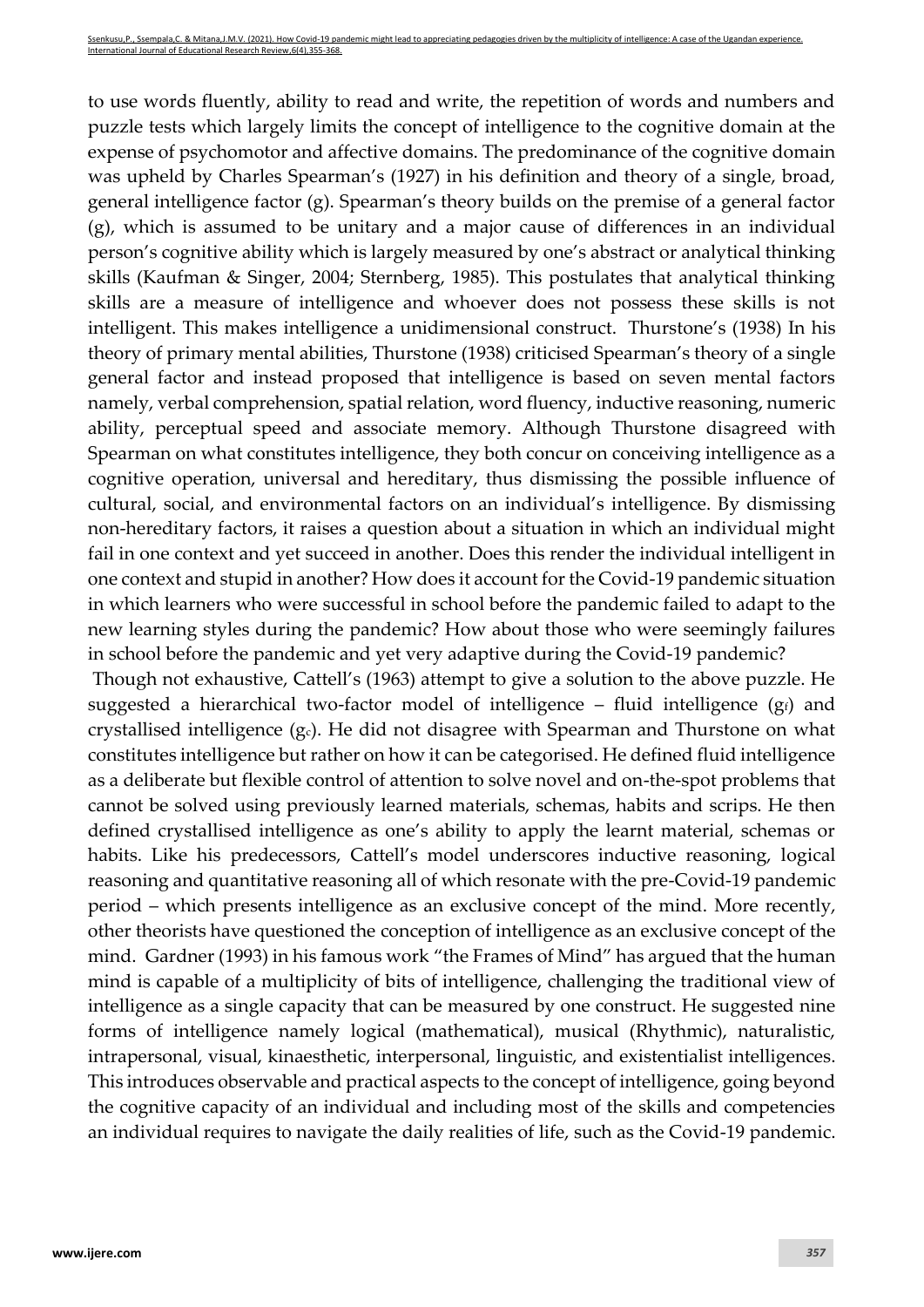# **Covid-19 pandemic pedagogies and the multiplicity of intelligence**

In the wake of the Covid-19 pandemic, educational educations and teachers had no option but to adapt to the new pedagogical approaches, which we refer to here as 'pandemic pedagogies. In Uganda, this took both official and unofficial forms at different educational levels starting with pre-primary through the institutions of higher learning or universities. At the level of institutions of higher learning, the government through the National Council for Higher Education (NCHE) required all institutions to teach adapt an Open Distance and e-Learning (ODeL) model which assumes that each student can be optimally supported by modern electronic technologies and other digital facilities (Ngubane-Mokiwa, 2017). However, this was not the case for most students as well as the institutions. In some cases, students had to be supported through alternative ways including home-schooling, newspapers, radio and television programmes. These alternatives were also adapted by the Ministry of Education and Sports for primary and secondary schools as official pedagogies during the Covid-19 pandemic. At any level, these pedagogies were not exempt from challenges related to students' access to lessons, and study materials. The challenges were compounded by the competing activities the students were engaged in during the pandemic and the environment and situation in which they lived. Most of these innovations can be categorised as remote learning whether formal or informal.

With remote learning in place, students have had to change roles from passive recipients of information to actively participating in a process that emphasizes discovery (Morgan, 2020). This has, in most cases, been facilitated by us of the Information and Communications Technology (ICT) as a pedagogical tool, enabling students to actively search, organise, present, and share knowledge and ideas. For Morgan: "Instead of using technology to present information to students, teachers can provide them with opportunities to do projects, use digital tools to collect information and work with peers to create presentations as they share ideas" (Chen, 2010, Morgan, 2020).

The period has also witnessed an increase in *unofficial pedagogies* in terms of indigenous learning. During the Covid-19 pandemic, students have had varied opportunities by staying for a sustained time with their families and communities. These opportunities included being exposed to indigenous knowledge such as that related to health issues, environment, agriculture, and food production among others. For instance, as students stayed with their families and communities, they were exposed to the local herbal treatment of covid-19 and other diseases and exposure to indigenous knowledge of agriculture, cookery, animal husbandry. Such knowledge has often been rendered invisible (and despised as backward), but it became the only source of survival in times of lockdown. Within the agriculture arena, indigenous intensive farming technics and urban farming enabled indigenous communities to navigate through the Covid-19 lockdown period.

An essential aspect of indigenous knowledge generation can be viewed from the coping mechanisms which students had to espouse. For example, students had to cope with new issues around distance learning, learning at home, participating in family and community activities which not only became learning moments for them but also and more importantly revealed critical forms of intelligence which neither the parents nor teachers had ever imagined.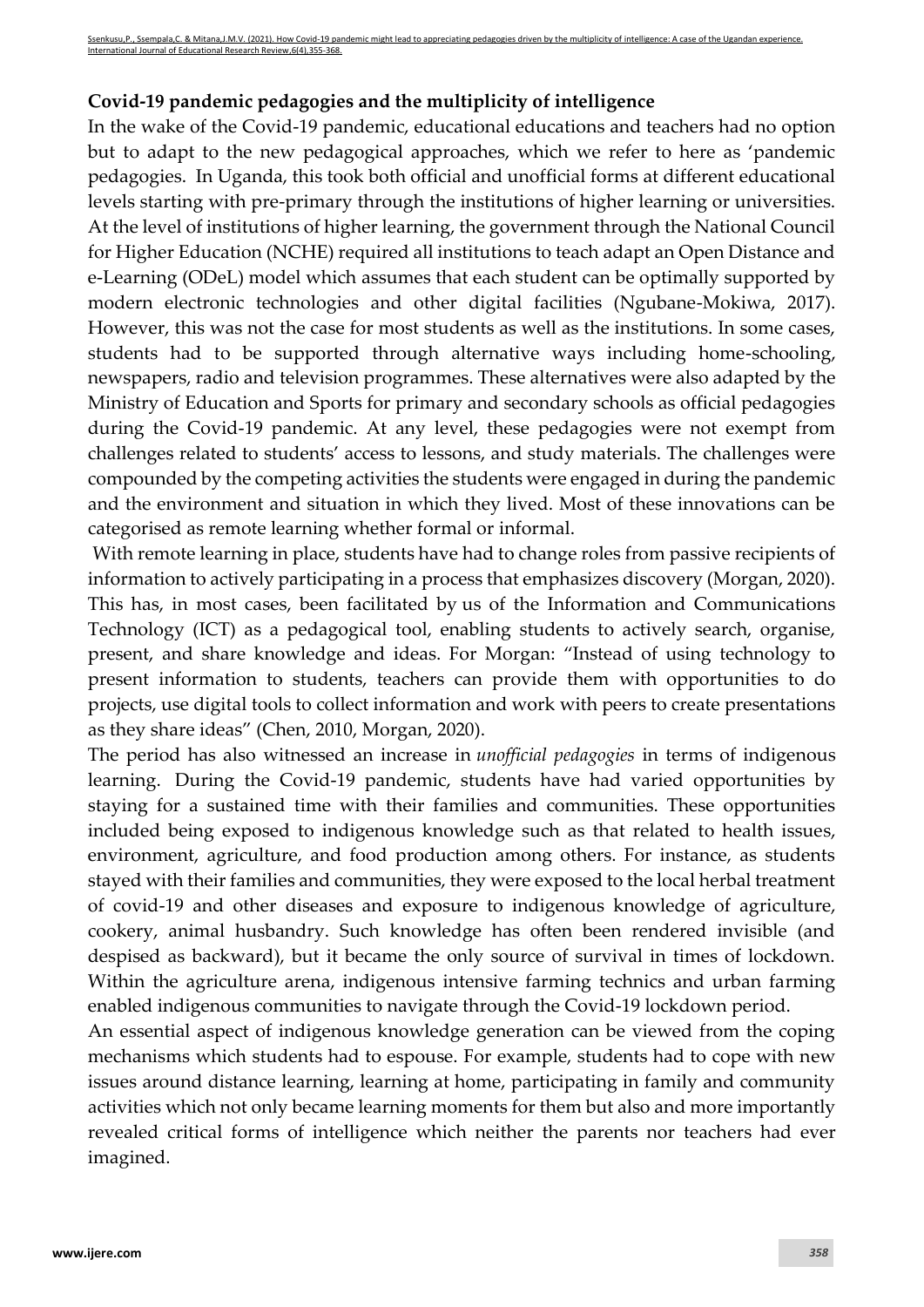Key emerging competencies among students revolve around information gathering in ways that are interactive, involving not only communicative but also analytical skills just as working with others which requires various soft skills such as listening, empathy, building and working in teams to create synergy; creating and delivering presentations that require not only the traditional logic, but also the art of persuasion, rhetoric and creative use of the whole brain/person. This includes musical intelligence, imaginative and artistic skills, and other (usually redundant) features of the right brain. These forms of intelligence relate to the learning styles most characteristic of the right hemispheric cognitive styles that are indispensable for generating solutions to problems since its functions have been described as creative and divergent (Rubenzer, 1982). The functions of the right brain sharply contrast with Spearman's theory of intelligence and instead highlights the conception of multiple forms of intellectual capacity beyond the IQ to include effective vocational, social, and artistic skills and other abilities which an individual requires to navigate life situations. By completely ignoring social and emotional aspects of human ability, the traditional educational system based on the left brain dehumanises the person perceiving the human mind as a thinking organ within a larger body just like a "Ghost in the machine" (Ryle, 1949). This renders teaching and learning mechanical and less human activity yet, what students learn in school should ideally enable them to ably function as members of society who impact and are impacted by the same society.

The traditional education privileges the thinking processes over the thinker. Instead of education being a tool for holistic learning, it is an inhibiting factor – since human learning is not just about thinking but also doing, collaborating with others, feeling, and working with one's emotions. Holistic learning requires an ecological process, going beyond mental abilities. This resonates with Gardner's (1983, 1999) theory of Multiple Intelligence in which he proposed the nine separate intelligences: linguistic, logical-mathematical, spatial, musical, bodily-kinaesthetic, interpersonal, intrapersonal, naturalist, and existential. He underscores that intelligence is a multidimensional construct and it should enable one to solve problems within a given context. Therefore, intelligence is not only an abstract rational thinking capacity but also includes one's ability to navigate his/her life contextual situations. He defines intelligence as "the ability to solve problems or to create products that are valued within one or more cultural settings" (Gardner, 1983, p. x). Although the traditional educational system has for a long time privileged the functions of the left brain, anchored on a universally given 'transcendental rationality', standardized, uniform, orderly reality, Covid-19 pedagogies have revealed the necessity of turning to the functions of the right brain predominantly focused on art, dance music, physical education and the affective domain which is generally involved in aesthetic judgement (Rubenzer, 1982).

Covid-19 has clearly revealed the weaknesses of the traditional educational systems that are anchored on linear input-output models. The challenges and sometimes failure of education institutions, teachers, parents, and learners to continue the learning process or even applying the accumulated knowledge to the Covid-19 related challenges clearly vindicate the issue. Sternberg's (1997, 1985) concept of successful intelligence explains how the concept of intelligence should go beyond the prediction of school grades to account for success in all settings of a person's life. He defined intelligence as "the ability to achieve one's goals in life, given one's social-cultural context; by capitalising on strengths and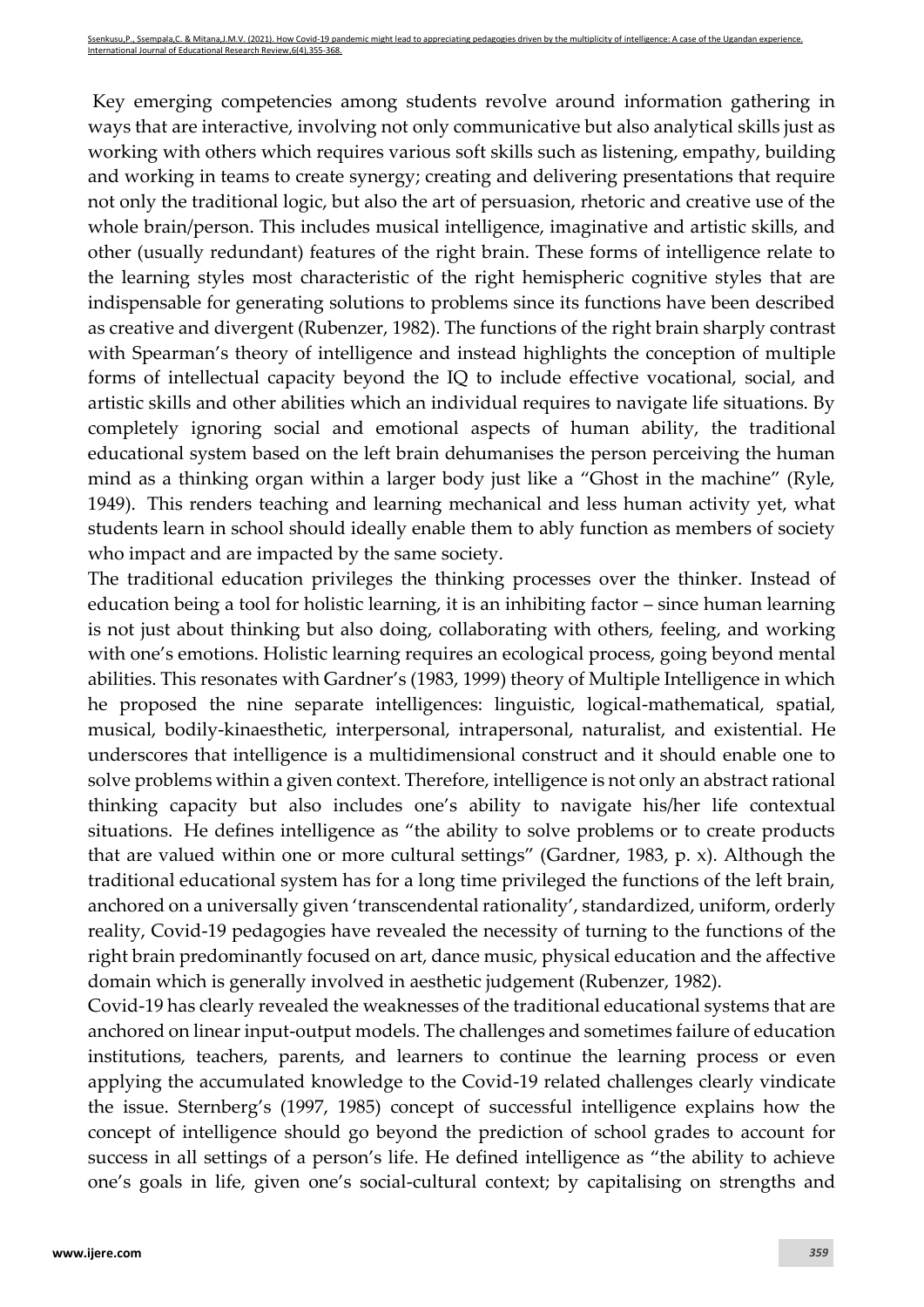correcting or compensating for weaknesses in order to adapt, shape and select environments through a combination of analytical, creative and practical skills" (Sternberg, 2005 p.189). The aim of this paper was to expound on how Covid-19 pandemic might provide and widen opportunities for new conceptions of intelligence within education. The central question guiding the study was, how might Covid-19 pandemic provide opportunities for new conceptions of intelligence?

# **Study Methodology**

To answer the above research question, the study employed literature and narrative analysis. The analysis of literature was used to explain the historical perspectives of intelligence and how the conception of its multiplicity has been shared by scholars' overtime. Narrative analysis on the other hand was used to dive into the richness of the formal and informal stories related to people's life, including the researchers' experiences during the Covid-19.

#### **Cultural and social aspects: the plurality of intelligence**

Holistic learning calls for teaching strategies that balance between the left and right brain hemispheres as the strategies that do not balance the two hemispheres will contribute to the lopsided development of an individual (Rubenzer, 1982). To achieve this balance, there is a need for a cultural interpretation of intelligence which is deeply rooted in the concept that an individual could prove intelligent in one specific cultural context and yet not in another (Grigorinko & Sternberg, 2006). Arguably though, this could also explain why different communities have responded to the Covid-19 pandemic in different ways for their survival. For instance, some individuals and communities resorted to identification and use of local herbs and diet while others turned to medical options and preventive measures as advised by the medical/health personnel. This scenario is supported by empirical research that different cultures perceive differently what an intelligent person is. For example, in the Western notion, an intelligent person spends a great deal of effort on learning, enjoys learning, and persists in life-long learning with a great deal of enthusiasm. On the contrary, Yang and Sternberg (1997a) studied Chinese philosophical conceptions of intelligence and found that the Confucian perspective emphasizes the characteristic of benevolence and of doing what is right. They found that the Taoist perspective emphasizes the importance of humility, freedom from conventional standards of judgment, and full knowledge of oneself as well as of external conditions. In another research, Yang and Sternberg (1997b) studied contemporary Taiwanese-Chinese conceptions of intelligence and found five factors underlying these conceptions: (a) a general cognitive factor, much like the (g) factor in conventional Western tests; (b) interpersonal intelligence; (c) intrapersonal intelligence; (d) intellectual self-assertion; and (d) intellectual self-effacement. These factors uncovered in Taiwan differ substantially from those identified in the U.S. people's conceptions of intelligence by Sternberg et al. (1981): (a) practical problem solving, (b) verbal ability, and (c) social competence. Das (1994) as cited in Cocodia (2014), reviewed Eastern notions of intelligence, and noted that in Buddhist and Hindu philosophies, intelligence involves waking up, noticing, recognizing, understanding, and comprehending, but also includes such things as determination, mental effort, and even feelings and opinions in addition to more intellectual elements. Okagaki and Sternberg (1993) did another study and found that different ethnic communities in San Jose, California, had rather different conceptions of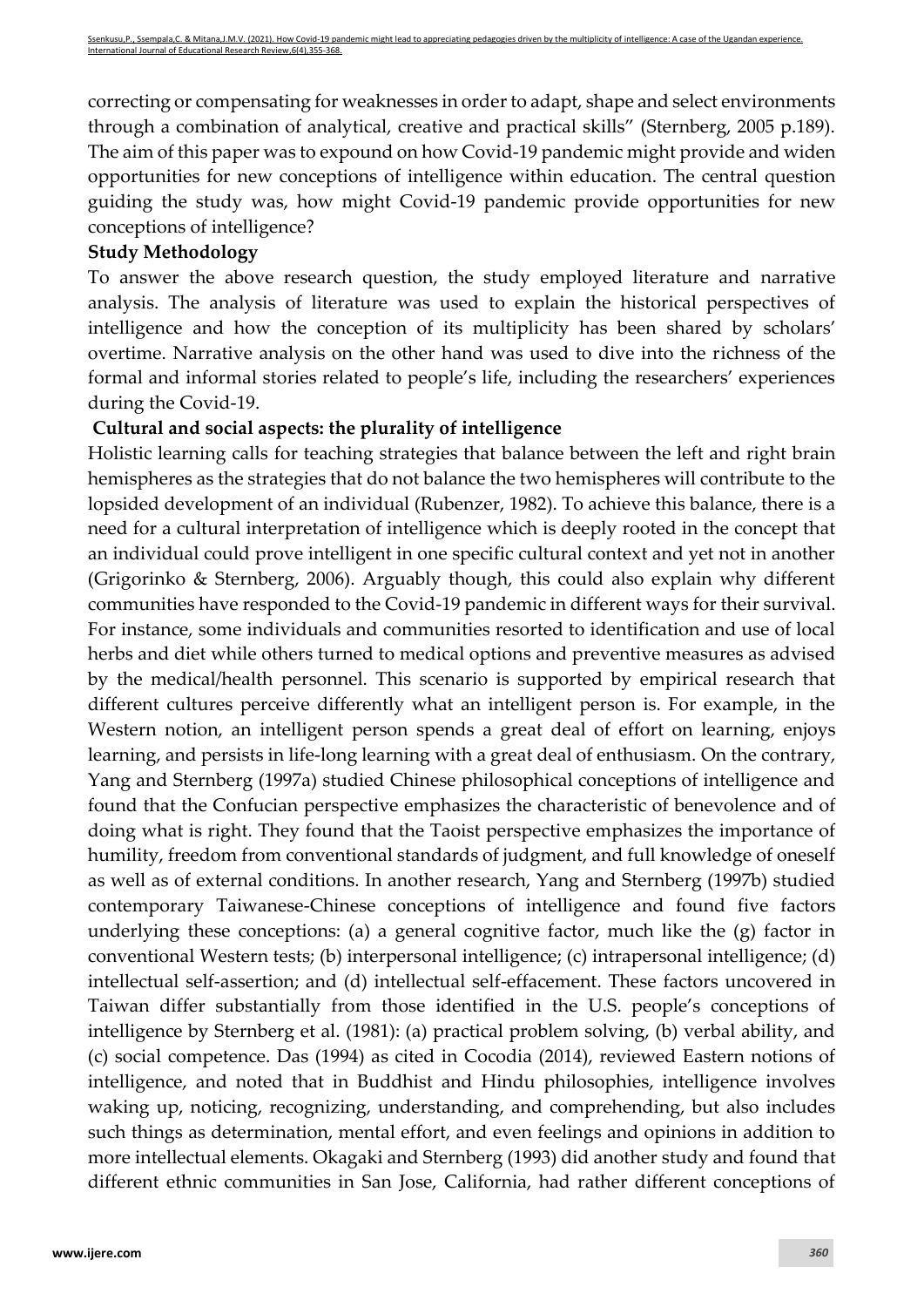what it means to be intelligent. For example, Latino parents of school children tended to emphasize the importance of social-competence skills in their conceptions of intelligence, whereas Asian parents tended rather heavily to emphasize the importance of cognitive skills. White parents also emphasized cognitive skills. Studies in Africa provide yet another window on the substantial differences in conceptions of intelligence across cultures. Ruzgis and Grigorenko (1994) argued that, in Africa, conceptions of intelligence revolve largely around social aspects of intelligence that help to facilitate and maintain harmonious and stable intergroup and intragroup relations. In a study of Kenyan conceptions of intelligence (Grigorenko et al., 2001), it was found that there are four distinct terms constituting intelligence among rural Kenyans – knowledge and skills, respect, comprehension of how to handle real-life problems and initiative. Serpell (1974, 1996) found that Chewa adults in Zambia emphasize social responsibilities, cooperativeness, and obedience as important to intelligence; intelligent children are expected to be respectful of adults. In Zimbabwe, being prudent and cautious, particularly in social relationships, service to the family and community and politeness toward and respect for elders are key to intelligence (Dasen, 1984). Many of these conceptions focus beyond knowledge-based skills and competencies.

The above studies on cultural conceptions of intelligence imply that although the goal of education is often lopsided by the development of traditional left-brain skills such as giving correct answers, scoring well on the IQ test, there is a need to stimulate both left and right brain skills. The Covid-19 pandemic, the resultant closure of schools and the remote learning strategies all indicate an urgent need for the cultivation of creative functioning with te highest levels of convergent (left brain) thinking skills and divergent (right brain) thinking skills. It also implies the need for educators, schools, parents and the wider educational community to consider a broader concept of intelligence which goes beyond an individual's cognitive ability but rather one's total -holistic ability to navigate life situations and challenges that one might encounter. In this way, an educational problem is a real human problem and not just an academic problem. Learners need to grasp the ability to face and deal with the human problem instead of only reasoning or learning about the problem – which cannot be done in a standard way but rather in the multiplicity of ways, thus calling for a conceptualisation of the multiplicity of intelligence.

# **The Covid-19 pandemic - Possible opportunities**

Covid-19 pandemic provides a lens that has suddenly enlarged the phenomena and features of the perceived world (Mamzer, 2020). Features and phenomena about social functioning, the nature of knowledge and ways of knowing not yet seen are revealed. From this perspective, the situation should be treated as a symbolically conventional representation of multi-social-cultural perspectives of intelligence. Thus, nothing has changed by a reemergence of a situation that requires an interpretation with the lens of the multiplicity of intelligence. Just as there were no formal schools and children used to learn from within their families and communities, Covid-19 has now forced parents, learners, teachers and schools towards rethinking the concept of schooling to include home schooling whereby learners are deeply engaged in family and community activities. This community engagement has opened new and multiple ways of viewing reality, increasing the levels of creativity and flexibility which are skills aligned to the right brain. The Covid-19 pandemic has also shown an epistemological challenge about whether intelligence is culture-specific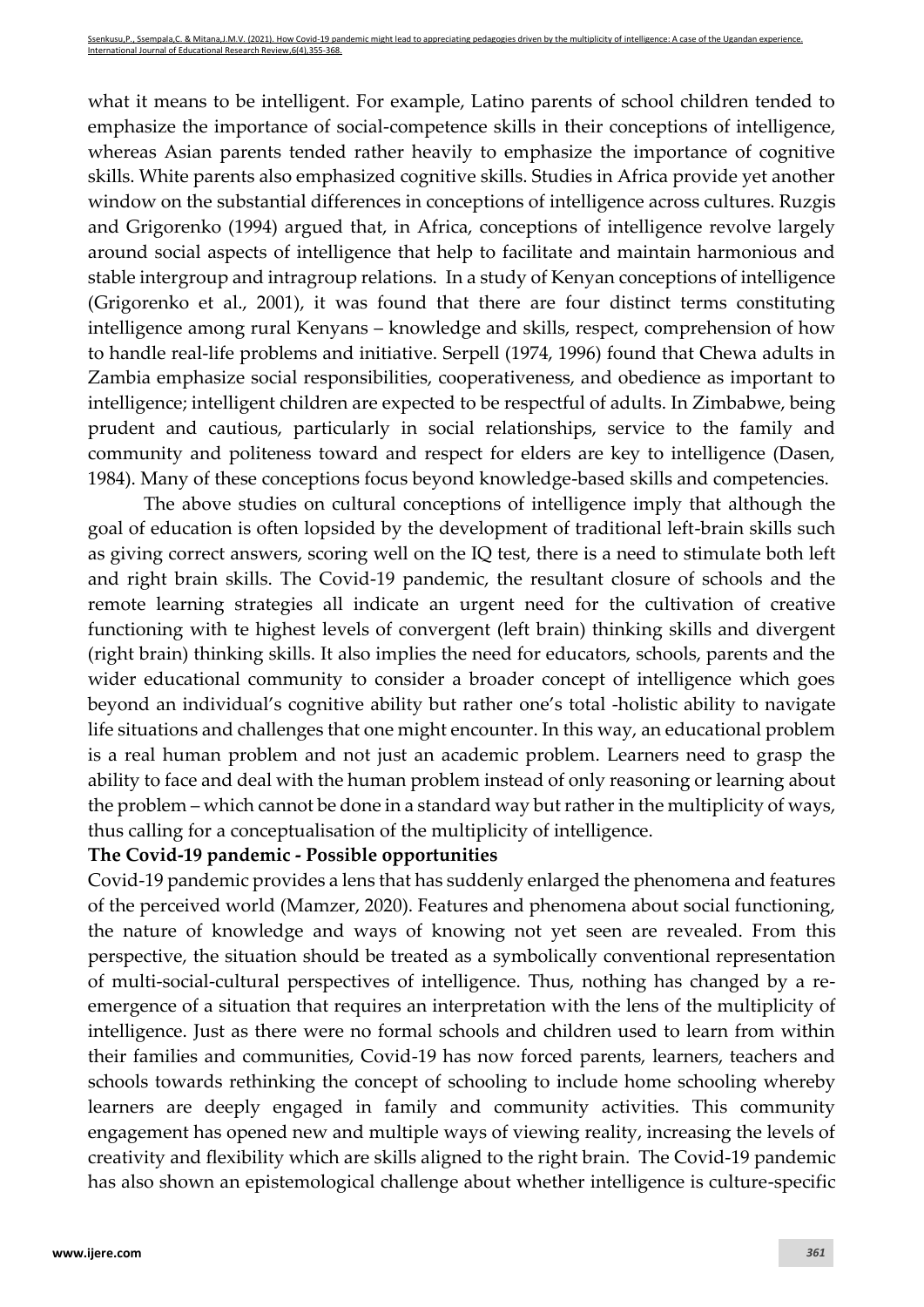or a multi-cultural concept. For example, the restrictions pressed on international travels and local mobility implies that people must search for solutions to their problems within their immediate environment, further implying a critique on the traditional schooling system which has for centuries focused on inculcating uniformity, convergent thinking towards predetermined answers and solutions to social challenges and problems (Kumar & Sharma, 2016). Covid-19 pandemic reveals the need to reconsider intelligence as the ability to solve problems or to create products that are valued within one or more cultural settings (Gardner, 1983). This pandemic has shown how society needs creative minds, more than ever before. Teachers, learners, families, and schools have had to search for creative and adaptive means of teaching and learning including use of self-study materials, learning in shifts due to the need for social distancing, learning within small village communities, teaching through social media such as WhatsApp, Facebook among others. This follows a whole brain the educational approach which values multiplicity of ideas whereby the aims of education are enhancing critical thinking, production of knowledge, development of individual and social identity, self-creation. The focus on creativity in underscored by Sternberg (2005) when he defines intelligence as "the ability to achieve one's goals in life, given one's social-cultural context; by capitalising on strengths and correcting or compensating for weaknesses in order to adapt, shape and select environments through a combination of analytical, creative and practical skills" (p.189). Both Gardner and Sternberg allude to the multiplicity idea of intelligence and its social-cultural dimension. While in the traditional schooling system, teachers aim at creating or moulding a logical person who can live in rational and objective society (Hossieni & Khalili, 2011), the Covid-19 pandemic has revealed a renowned focus on emphasize subjectivity, local facts, interdisciplinary methods, individual and cultural differences and creativity. Knowledge and solutions to problems are more of "approximate" nature and less clearly demarcated than exact (Rubenzer, 1982). This tendency has been increased by the need for individual survival as social and universal systems, both in health and education have been put to test. Each individual person and or institution has had to be creative and focus on available local resources for survival and sustainability.

In a left-brain dominated educational setting, teachers dominate and control students (Hosseini & Khalili, 2011). During the Covid-19 pandemic, teachers have had to let students free to study on their own using self-study materials, and virtual learning platforms without or with minimal teacher control. The question now is whether teachers will get back to their left-brain dominated teaching strategies and control mechanisms once schools fully open after the pandemic. While national systems might continue to exert pressure on teachers and learners to focus on central ideas in the teaching and learning process, the Covid-19 pandemic might present an opportunity to both teachers and learners to utilise the experience they have acquired during the pandemic to create teaching and learning activities anchored on individual needs and situations as opposed to the universalisation of ideas. This might therefore create a renaissance of knowledge and ways of knowing.

#### **Conclusion**

While understanding the concept of intelligence has remained a problematic issue among the philosopher of Mind, epistemologist and psychologist, the Covid-19 pandemic has revealed the need for a multiplicity of its interpretations and conceptualisation. The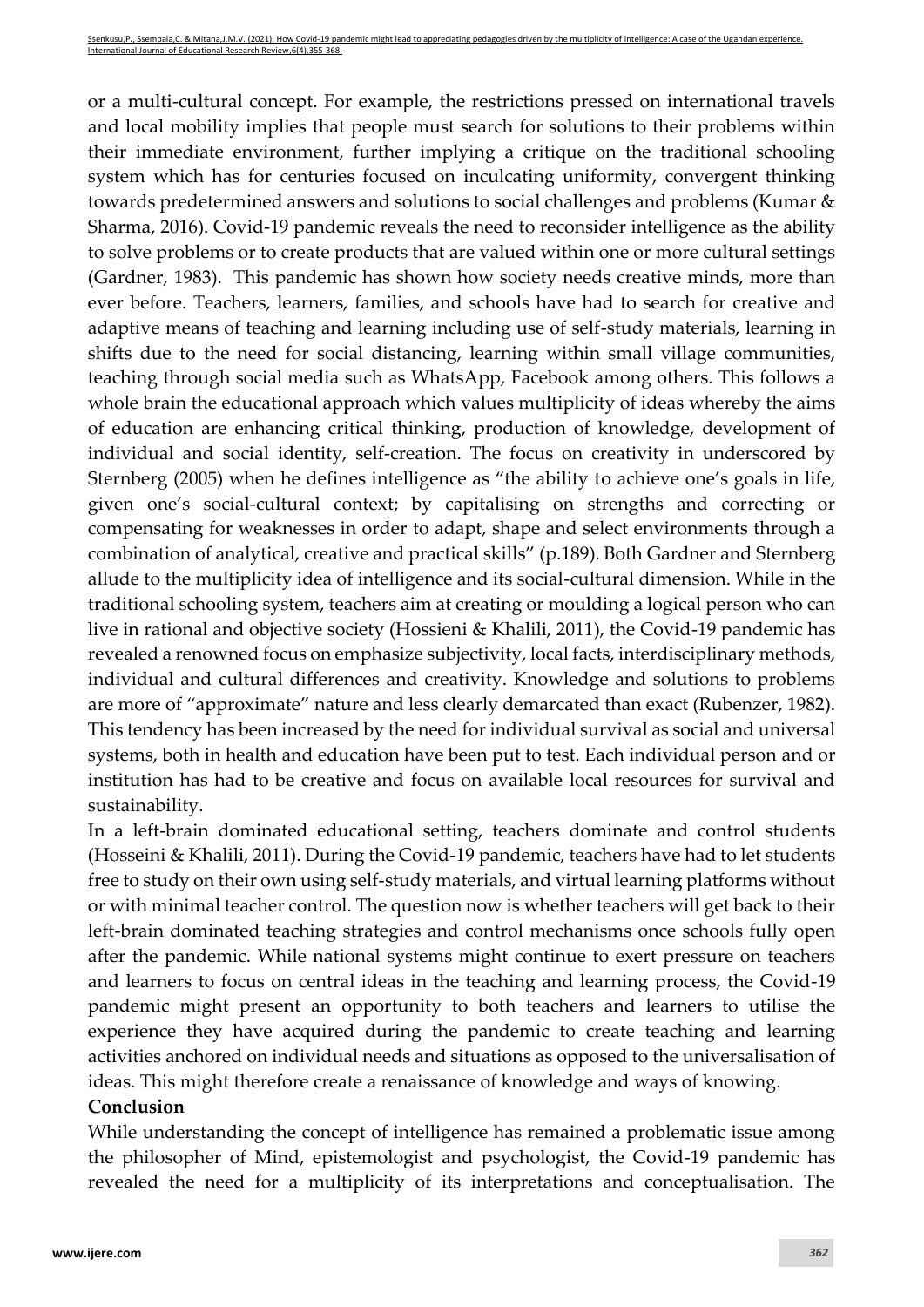pandemic has problematized the concept of intelligence beyond a definitional project to encompass its nature, how it is acquired and used. The situation brings us to consider these questions:

(a) What is the nature of intelligence or what constitutes intelligence? Is it a unidimensional or multidimensional concept?

(b) How do we acquire intelligence? Is it innate or it can be nurtured?

We conclude that while Covid-19 has practically disrupted the schooling system worldwide, it has equally presented serious challenged to the traditional educational system and has ushered in new hope for holistic teaching and learning. Based on the teaching and learning modalities suggested and used during the Covid-19 pandemic when schools were closed, the creativity of teachers, learners, schools and other educational institutions have highlighted a possibility of increased student freedom in the learning process, creativity and innovation on the part of both teachers and students and the multiplicity of measures of success. However, whether the tenets of the traditional educational system based on the left brain teaching and learning strategies persist beyond the Covid-19 period is a matter of debate and subject of another study. What is clear however is that the pandemic has opened a window for the multiplicity of thinking and conceptualisation of knowledge, in terms of intelligence, how it is acquired and the means or measures of success. It would be interesting to study the nature of teaching and learning after the Covid-19 period and how the future classroom will be informed by the pandemic. In reading this study, the reader should bear in kind that it is limited to Uganda's experience and what was happening to the researchers'' context during the Covid-19 pandemic. There is need for a more extensive study to understand how these findings relate to a wider context.

# **References**

- Binet, A., & Simon, T. (1916). *The development of Intelligence in Children.* Baltimore: Williams & Wilkins.
- Cattell, R. B. (1971). *Abilities: Their structure, growth and action.* Boston, USA: Houghton Mifflin.
- Cocodia, E. A. (2014). Cultural Perceptions of Human Intelligence. *Journal of Intelligence, 2*, 180-196. doi:10.339/jintelligence2040180
- Conton, A. C., Akseer, S., Drreesen, T., Kamei, A., Mizunoya, S., & Rigole, A. (2020). *Covid-19: Effects of school closures on foundations skills and promising practices for monitoring and mitigating learning loss.* Florence: UNICEF office of Research-Innocenti.
- David, M. (2004). Theories of Truth. In N. M. Sintonen, & J. Wolenski, *Handbook of Epistemology* (pp. 331-414). Kluwer: Academic Publishers .
- Fahmy, A., & Lagowski, J. (1999). The use of a systematic approach in teaching and learning chemistry for the 21st Century. *Pure Applied Chemistry, 71*(5), 859-863.
- Gardner, H. (1983). *Frames of Mind.* New York: Basic Books.
- Gardner, H. (1999). *Intelligence Reformed: Intelligences for the 21st Century.* New York: Basic Books.
- Grigorenko, E. L., Geissler, P. W., Prince, R., Okatcha, C., Nokes, C., Kenny, D. A., . . . Sternberg, R. J. (2001). The organisation of Luo conceptions on intelligence: A study of implicit theories in a Kenyan village. *Int. J. Behav. Dev., 2001*(25), 367-378.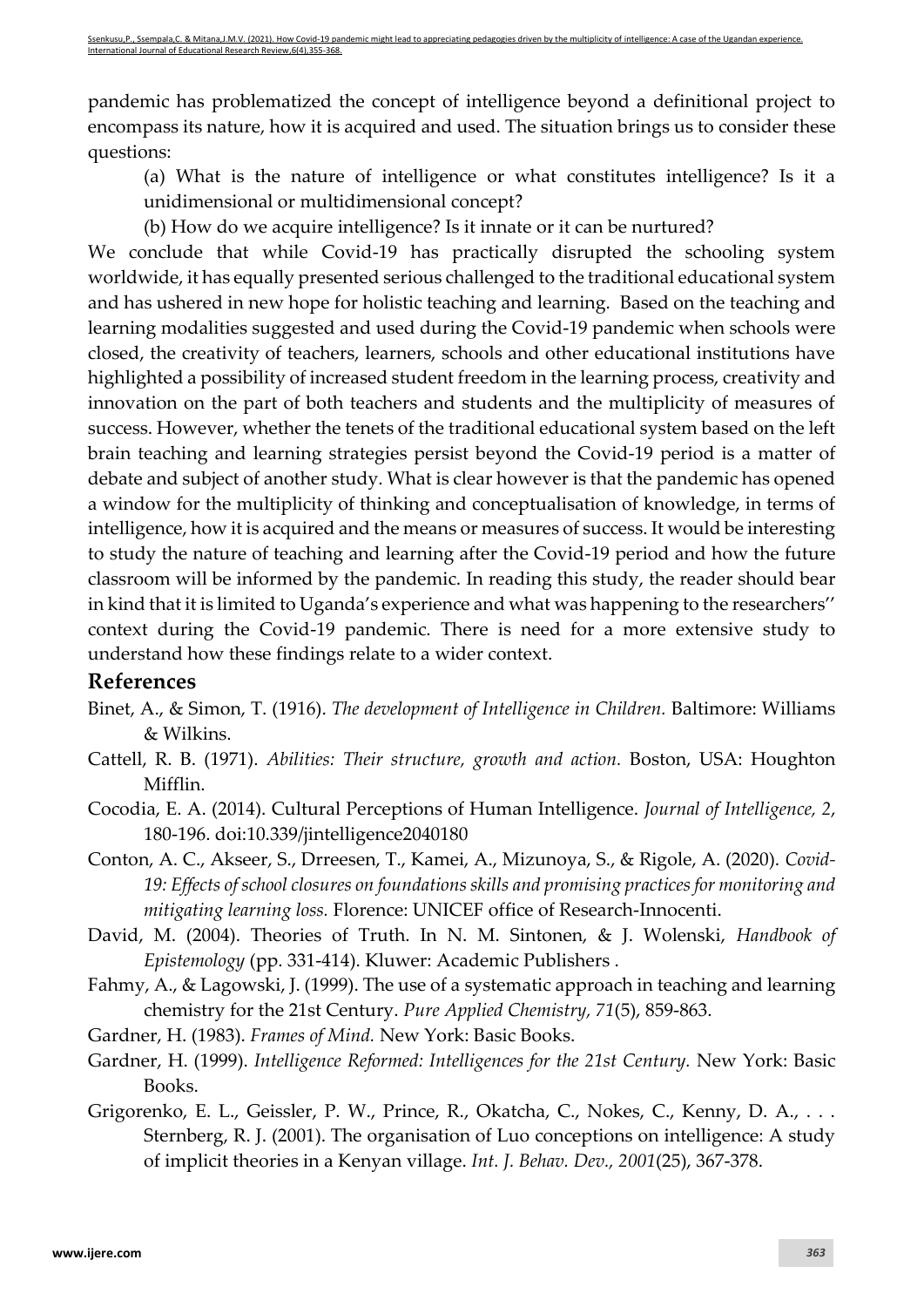Grigorinko, E. L., & Sternberg, R. J. (2006). Cultural Intelligence and Successful Inteligence. *Group & Organisational Management, 31*(1), 27-39. doi:10.1177/1059601105275255

- Hossieni, A.-o.-S., & Khalili, S. (2011). Explanation of creativity in postmodern educational ideas. *Procedia Social and Behavioural Sciences, 15*(2011), 1307-1313.
- Hunt, E. (2008). Applying the theory of Successful Intelligence to education The Good, the Bad and the Ogre. *Perspectives of Psychological Science, 3*(6), 509 - 515.
- Hurst, B., Wallace, R., & Nixon, S. (2013). The impact of social interaction on student learning. *Reading Horizons: A Journal of Literacy and Language Arts, 52*(4), 375-398.
- Kaufman, S. B., & Singer, J. L. (2004). Applying the theory of successful intelligence to psychotherapy training and practice. *Imagination, Cognition and Personality, 23*(4), 325- 355.
- Kaufman, S., & Singer, J. (2004). Applying the theory of Successful Intelligence to Psychotherapy training and practice. *Imagination, Cognition and Practice, 23*(4), 325 - 355.
- Kumar, V., & Sharma, R. (2016). Relating left/right brained dominance types of leaders to TQM focus: A Preliminary study. *International Conference on Industrial Engineering and Operations Management Kuala Lumpur* (pp. 814-823). Malaysia: IEOM Society International .
- Mamzer, H. (2020). Postmodern society and Covid-19 Pandemic: Old, new and scary. *Society Register, 4*(2), 7-18.
- Ministry of Education and Sports (MoES). (2020). *Preparedness and Response Plab for Covid-19.* Kampala: Ministry of Education and Sports .
- Ngubane-Mokiwa, S. A. (2017). Implication of the University of South Africa's shift to Open Distance e-Learning on teacher education. *Australian Journal of Teacher Education, 42*(9), 111-124.
- Okagak, L., & Sternberg, R. J. (1993). Parental beliefs and children's school performance. *Child Development*, 36-56.
- Oxford Advanced Learners Dictionary . (2005). *International Students Edition.* Oxford.
- Princiotta, D., & Goldstein, S. (2015). Intelligence as a conceptual contrust: The philosophy of Plato and Pascal. In S. Goldstein, D. Pinciotta, & J. Naglieri, *Handbook of Intelligence* (pp. 83-92). New York: Springer.
- Pushkin, D. D. (1996). Paradigms and postmodernism in science and science education. *Teachers Association Global Summit Conference.* San Francisco : Teachers Association Global Summit Conference.
- Rubenzer, R. L. (1982). *Educating the other half: Implication of left/Right brian research.* Washington DC: National Institute of Education.
- Ruzgis, P. M., & Grigorenko, E. L. (1994). Cultural Meaning Systems, Intelligence and Personality. In R. Sternberg, & P. Ruzgis, *Personality and Intelligence* (pp. 245-270). New York: Cambridge.
- Ryle, G. (1949). *The concept of mind.* New York: Hutchinson.
- Serpell, R. (1994a). Aspects of Intelligence in a Developing Country. *African Social Research, 17*, 576-596.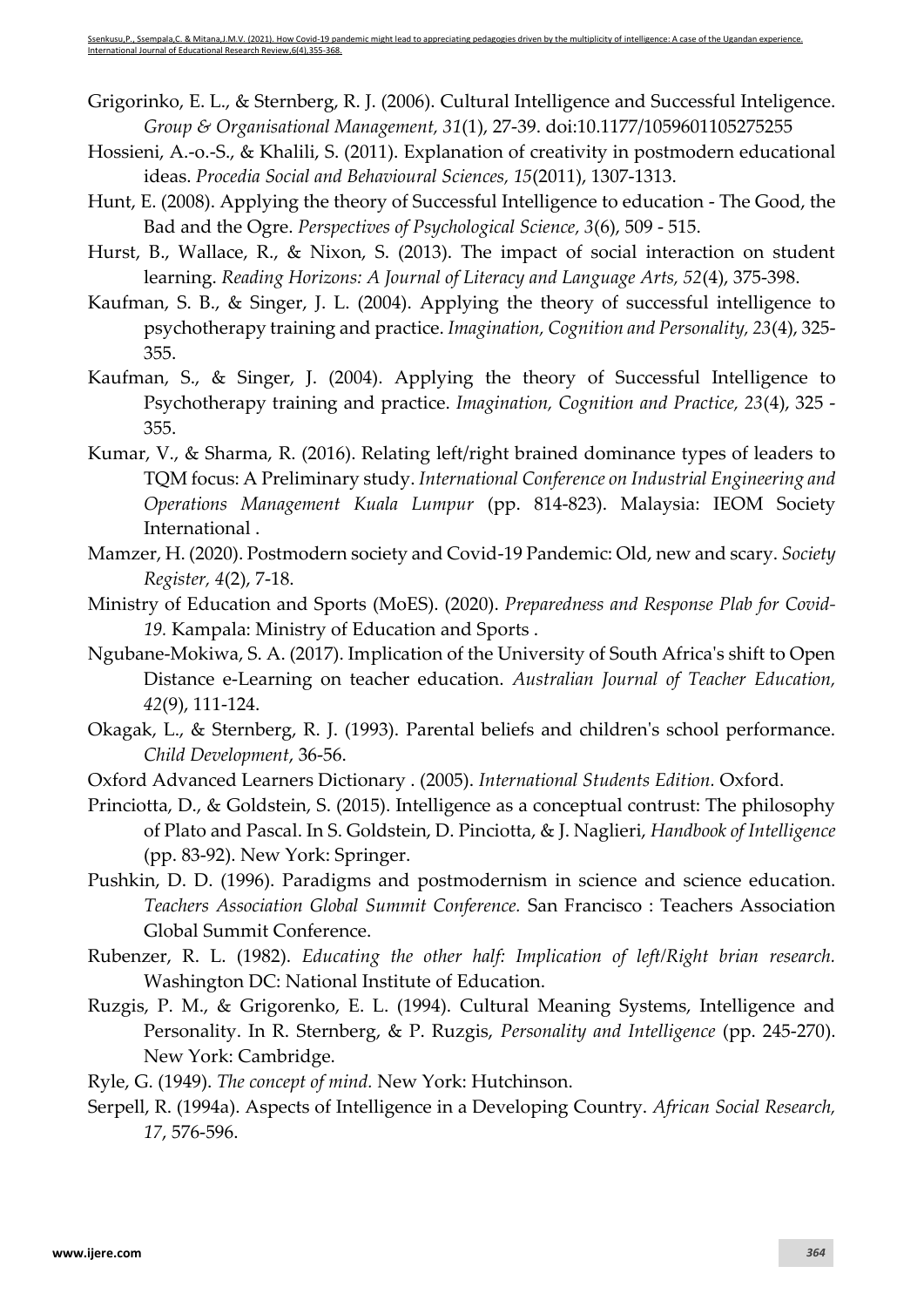- Serpell, R. (1994b). Cultural Models of Childhood in Idigenous socialisation and formal schooling in Zambia. In C. Hwang, & M. Lamb, *Images of Childhood* (pp. 129-142). Mahwah, N.J: Lawrence Erlbau.
- Spearman, C. (1904). "General Intelligence", Objectively Determined and Measured. *American Journal of Psychology, 15*, 201-293.
- Spearman, C. (1927). *The abilities of man.* London: Macmillan.
- Stenberg, R. J., & Davidson, J. E. (1982, June). The Mind of the Puzzler. *Psychology Today, 16*, pp. 37-44.
- Sternberg, R. .. (2012). Intelligence in its cultural context. In M. Gelfand, C. Chiu, & Y. Hong, *Advances in Cultures and Psychology* (pp. 202-248). New York: Oxford University Press.
- Sternberg, R. (1982). Natural, unnatural and supernatural concepts. *Cognitive Psychology, 14*, 451-488.
- Sternberg, R. (1999). The theory of successful intelligence. *Review of General Psychology, 3*, 292-316.
- Sternberg, R. (2003). Implications of the Theory of Successful Intelligence for Career Choice and Development. *Journal of Career Assessment, 11*(3), 136-152. doi:10.1177/1069072703251610
- Sternberg, R. (2005). The theory of successful intelligence. *Interamerican Journal of Psychology, 39*(2), 189-202.
- Sternberg, R. J. (1985). *Beyond IQ: A Triarchic Theory of Human Intelligence.* New York, USA: Cambridge University Press.
- Serpell, R. (1994b). Cultural Models of Childhood in Idigenous socialisation and formal schooling in Zambia. In C. Hwang, & M. Lamb, *Images of Childhood* (pp. 129-142). Mahwah, N.J: Lawrence Erlbau.
- Spearman, C. (1904). "General Intelligence", Objectively Determined and Measured. *American Journal of Psychology, 15*, 201-293.
- Spearman, C. (1927). *The abilities of man.* London: Macmillan.
- Stenberg, R. J., & Davidson, J. E. (1982, June). The Mind of the Puzzler. *Psychology Today, 16*, pp. 37-44.
- Sternberg, R. .. (2012). Intelligence in its cultural context. In M. Gelfand, C. Chiu, & Y. Hong, *Advances in Cultures and Psychology* (pp. 202-248). New York: Oxford University Press.
- Sternberg, R. (1982). Natural, unnatural and supernatural concepts. *Cognitive Psychology, 14*, 451-488.
- Sternberg, R. (1999). The theory of successful intelligence. *Review of General Psychology, 3*, 292-316.
- Sternberg, R. (2003). Implications of the Theory of Successful Intelligence for Career Choice and Development. *Journal of Career Assessment, 11*(3), 136-152. doi:10.1177/1069072703251610
- Sternberg, R. (2005). The theory of successful intelligence. *Interamerican Journal of Psychology, 39*(2), 189-202.
- Sternberg, R. J. (1985). *Beyond IQ: A Triarchic Theory of Human Intelligence.* New York, USA: Cambridge University Press.
- Sternberg, R. J. (1990). *Metaphors of Mind: Conceptions of the nature of intelligence.* New York: Cambridge University Press.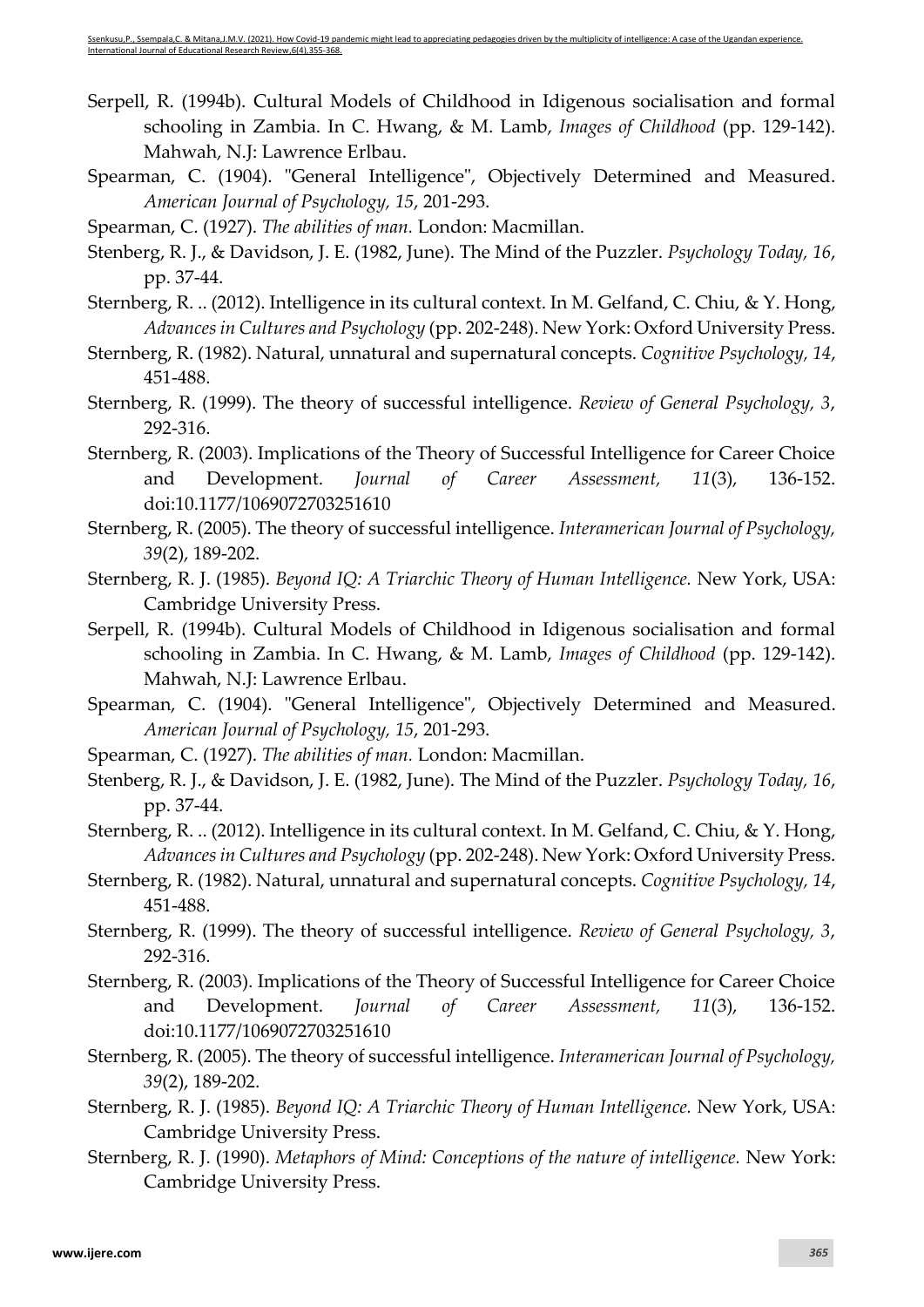Sternberg, R. J. (1997). *Successful Intelligence.* New York: Plume.

Sternberg, R. J. (2000). The nature of intelligence and its measurement. In R. J. Sternberg, *Handbook of Intelligence* (pp. 3-15). Cambridge: Cambridge University Press.

- Serpell, R. (1994b). Cultural Models of Childhood in Idigenous socialisation and formal schooling in Zambia. In C. Hwang, & M. Lamb, *Images of Childhood* (pp. 129-142). Mahwah, N.J: Lawrence Erlbau.
- Spearman, C. (1904). "General Intelligence", Objectively Determined and Measured. *American Journal of Psychology, 15*, 201-293.
- Spearman, C. (1927). *The abilities of man.* London: Macmillan.
- Stenberg, R. J., & Davidson, J. E. (1982, June). The Mind of the Puzzler. *Psychology Today, 16*, pp. 37-44.
- Sternberg, R. .. (2012). Intelligence in its cultural context. In M. Gelfand, C. Chiu, & Y. Hong, *Advances in Cultures and Psychology* (pp. 202-248). New York: Oxford University Press.
- Sternberg, R. (1982). Natural, unnatural and supernatural concepts. *Cognitive Psychology, 14*, 451-488.
- Sternberg, R. (1999). The theory of successful intelligence. *Review of General Psychology, 3*, 292-316.
- Sternberg, R. (2003). Implications of the Theory of Successful Intelligence for Career Choice and Development. *Journal of Career Assessment, 11*(3), 136-152. doi:10.1177/1069072703251610
- Sternberg, R. (2005). The theory of successful intelligence. *Interamerican Journal of Psychology, 39*(2), 189-202.
- Sternberg, R. J. (1985). *Beyond IQ: A Triarchic Theory of Human Intelligence.* New York, USA: Cambridge University Press.
- Sternberg, R. J. (1990). *Metaphors of Mind: Conceptions of the nature of intelligence.* New York: Cambridge University Press.
- Sternberg, R. J. (1997). *Successful Intelligence.* New York: Plume.
- Sternberg, R. J. (2000). The nature of intelligence and its measurement. In R. J. Sternberg, *Handbook of Intelligence* (pp. 3-15). Cambridge: Cambridge University Press.
- Sternberg, R. J. (2003). Implications of the Theory of Successful Intelligence for Career Choice and Development. *Journal of Career Assessment, 11*(3), 136-152. doi:10.1177/1069072703251610
- Sternberg, R. J. (2004). Culture and Intelligence. *American Psychologist, 59*, 325-338.
- Sternberg, R. J. (2005). The theory of successful intelligence. *Interamerican Journal of Psychology, 39*(2), 189-202.
- Sternberg, R. J. (2019). A Theory of adaptive intelligence and its relation to general intelligence. *Journal of Intelligence*, 1-17.
- Sternberg, R. J., & Grigorenko, E. L. (2003). Teaching for Successful Intelligence: Principles, Procedures and Practices. *Journal for the Education of the Gifted*, 207-228.

Sternberg, R. J., Conway, B., Ketron, J. L., & Bernstein, M. (1981). Peoples' conceptions of intelligence. *Journal of Personality and social Psychology, 41*, 37-55.

Serpell, R. (1994b). Cultural Models of Childhood in Idigenous socialisation and formal schooling in Zambia. In C. Hwang, & M. Lamb, *Images of Childhood* (pp. 129-142). Mahwah, N.J: Lawrence Erlbau.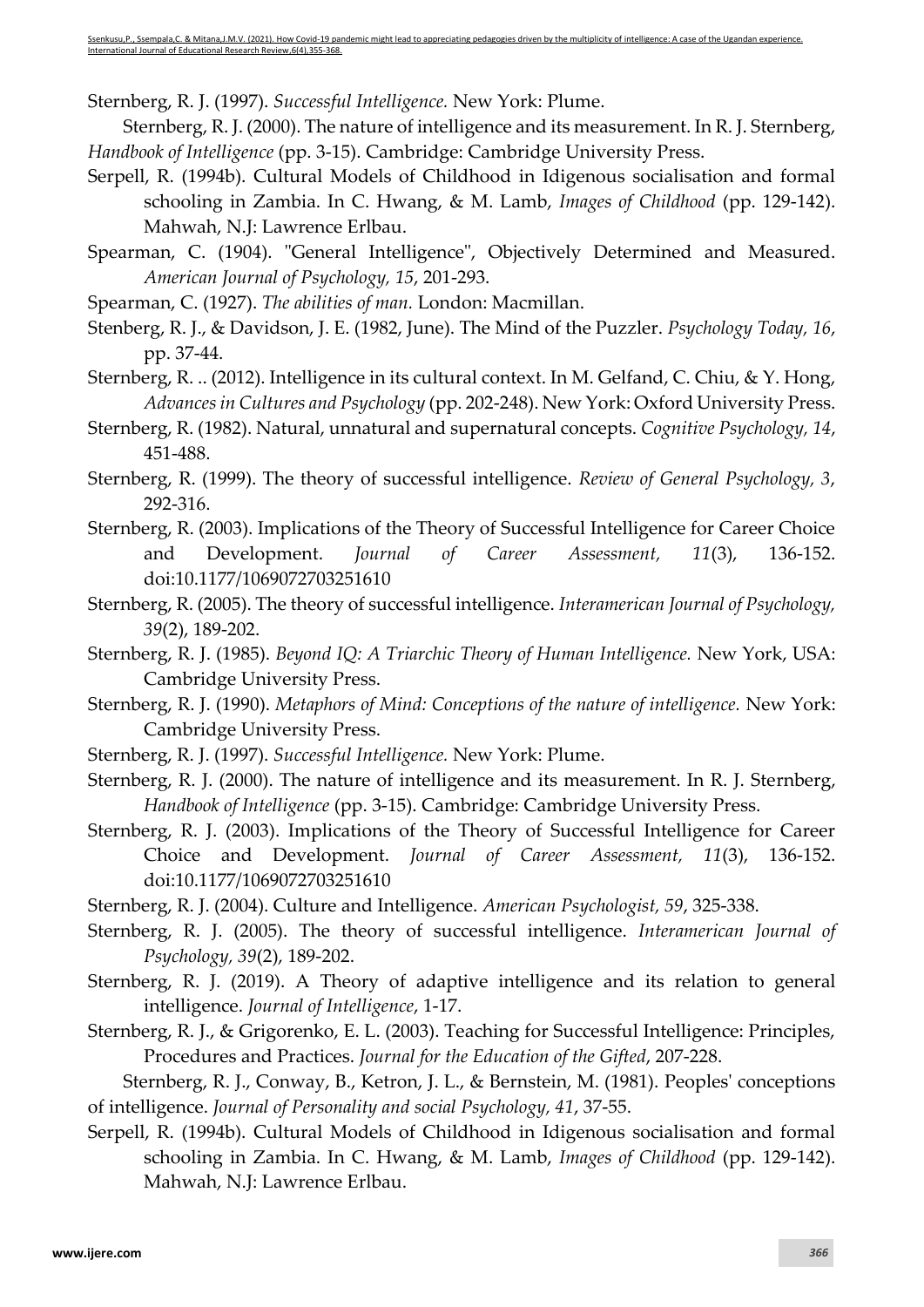- Spearman, C. (1904). "General Intelligence", Objectively Determined and Measured. *American Journal of Psychology, 15*, 201-293.
- Spearman, C. (1927). *The abilities of man.* London: Macmillan.
- Stenberg, R. J., & Davidson, J. E. (1982, June). The Mind of the Puzzler. *Psychology Today, 16*, pp. 37-44.
- Sternberg, R. .. (2012). Intelligence in its cultural context. In M. Gelfand, C. Chiu, & Y. Hong, *Advances in Cultures and Psychology* (pp. 202-248). New York: Oxford University Press.
- Sternberg, R. (1982). Natural, unnatural and supernatural concepts. *Cognitive Psychology, 14*, 451-488.
- Sternberg, R. (1999). The theory of successful intelligence. *Review of General Psychology, 3*, 292-316.
- Sternberg, R. (2003). Implications of the Theory of Successful Intelligence for Career Choice and Development. *Journal of Career Assessment, 11*(3), 136-152. doi:10.1177/1069072703251610.
- Sternberg, R. (2005). The theory of successful intelligence. *Interamerican Journal of Psychology, 39*(2), 189-202.
- Sternberg, R. J. (1985). *Beyond IQ: A Triarchic Theory of Human Intelligence.* New York, USA: Cambridge University Press.
- Sternberg, R. J. (1990). *Metaphors of Mind: Conceptions of the nature of intelligence.* New York: Cambridge University Press.
- Sternberg, R. J. (1997). *Successful Intelligence.* New York: Plume.
- Sternberg, R. J. (2000). The nature of intelligence and its measurement. In R. J. Sternberg, *Handbook of Intelligence* (pp. 3-15). Cambridge: Cambridge University Press.
- Sternberg, R. J. (2003). Implications of the Theory of Successful Intelligence for Career Choice and Development. *Journal of Career Assessment, 11*(3), 136-152. doi:10.1177/1069072703251610
- Sternberg, R. J. (2004). Culture and Intelligence. *American Psychologist, 59*, 325-338.
- Sternberg, R. J. (2005). The theory of successful intelligence. *Interamerican Journal of Psychology, 39*(2), 189-202.
- Sternberg, R. J. (2019). A Theory of adaptive intelligence and its relation to general intelligence. *Journal of Intelligence*, 1-17.
- Sternberg, R. J., & Grigorenko, E. L. (2003). Teaching for Successful Intelligence: Principles, Procedures and Practices. *Journal for the Education of the Gifted*, 207-228.
- Sternberg, R. J., & Grigorenko, E. L. (2003). Teaching for Successful Intelligence: Principles, Procedures and Practices. *Journal for the Education of the Gifted*, 207-228.
- Sternberg, R. J., Conway, B., Ketron, J. L., & Bernstein, M. (1981). Peoples' conceptions of intelligence. *Journal of Personality and social Psychology, 41*, 37-55.
- Sternberg, R., & Grigorenko, E. (2003). Teaching for Successful Intelligence: Principles, Procedures and Practices. *Journal for the Education of the Gifted*, 207-228.
- Sternberg, R., & Grigorenko, E. L. (2006). Cultural Intelligence and Successful Intelligence. *Group and Organisation Management, 31*(1), 27 - 39. doi:10.1177/1059601105
- Thurstone, L. L. (1938). *Primary mental abilities.* Chicago: University of Chicago Press.
- UNESCO. (2020, April 9). *Global Education Coalition*. Retrieved from COVID-19 Education Disruption and Response: https://en.unesco.org/covid19/educationresponse